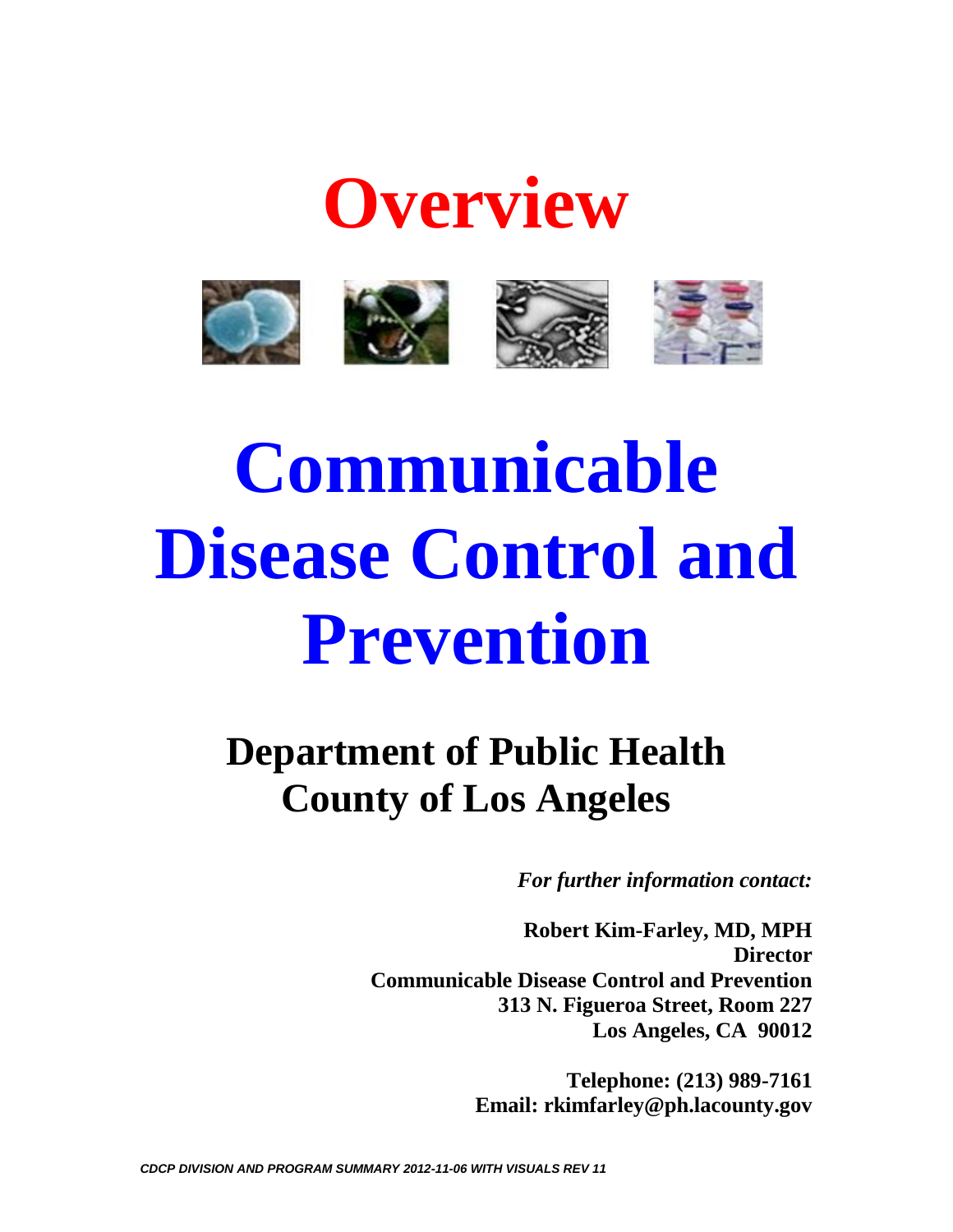#### **Division of Communicable Disease Control and Prevention**

The Division of Communicable Disease Control and Prevention (CDCP) is comprised of five programs whose collective vision is "all persons and animals in Los Angeles County free from suffering, disability and death due to communicable diseases." The mission of the Division is to reduce the risk factors and disease burdens of preventable communicable diseases for all persons and animals in Los Angeles County (LAC), in partnership with other programs within the LAC Department of Public Health (DPH), and others outside LAC DPH, including LAC Department of Health Services (DHS), other LAC and City agencies, residents, organizations, communities, and health care providers, through:

- Promotion of healthy behaviors;
- Surveillance of diseases and risk factors as information for public health action;
- Early detection and screening for communicable diseases;
- Offering state-of-the-art laboratory services;
- Provision of effective preventive public health, personal health and animal health services in partnership with the health care community; work with heath care providers, hospitals, and treatment centers to implement appropriate procedures and guidelines for treatment and prevention of communicable diseases; and
- Conduct of communicable disease investigations and control measures in humans and animals.

The five programs of the Division (organizational chart attached) are: Tuberculosis Control (TBC) Program, Public Health Laboratory (PHL), Immunization Program (IP), Acute Communicable Disease Control Program (ACDC), and Veterinary Public Health & Rabies Control Program.

#### **Tuberculosis Control Program**

The vision of the Tuberculosis Control (TBC) Program is to eliminate tuberculosis from native and foreign born populations of LAC. The mission of the TBC Program is to prevent the transmission of TB within LAC through early detection of active disease and treatment of latent infection. The activities of the TBC Program include: accepting and



confirming incoming disease notification reports into the TBC Registry; ensuring that all suspects and cases are referred to the appropriate Public Health Center; providing consultative services in compliance with TBC policies, guidelines and objectives, including for multidrug-resistant TB cases; analyzing TB surveillance data; designing special epidemiological investigations; conducting education programs to help providers understand TB control issues and policies and communities to raise awareness about TB infection and disease; and issuing legal orders if a patient is suspected of endangering the public's health. TBC Program also manages two Refugee Health Program teams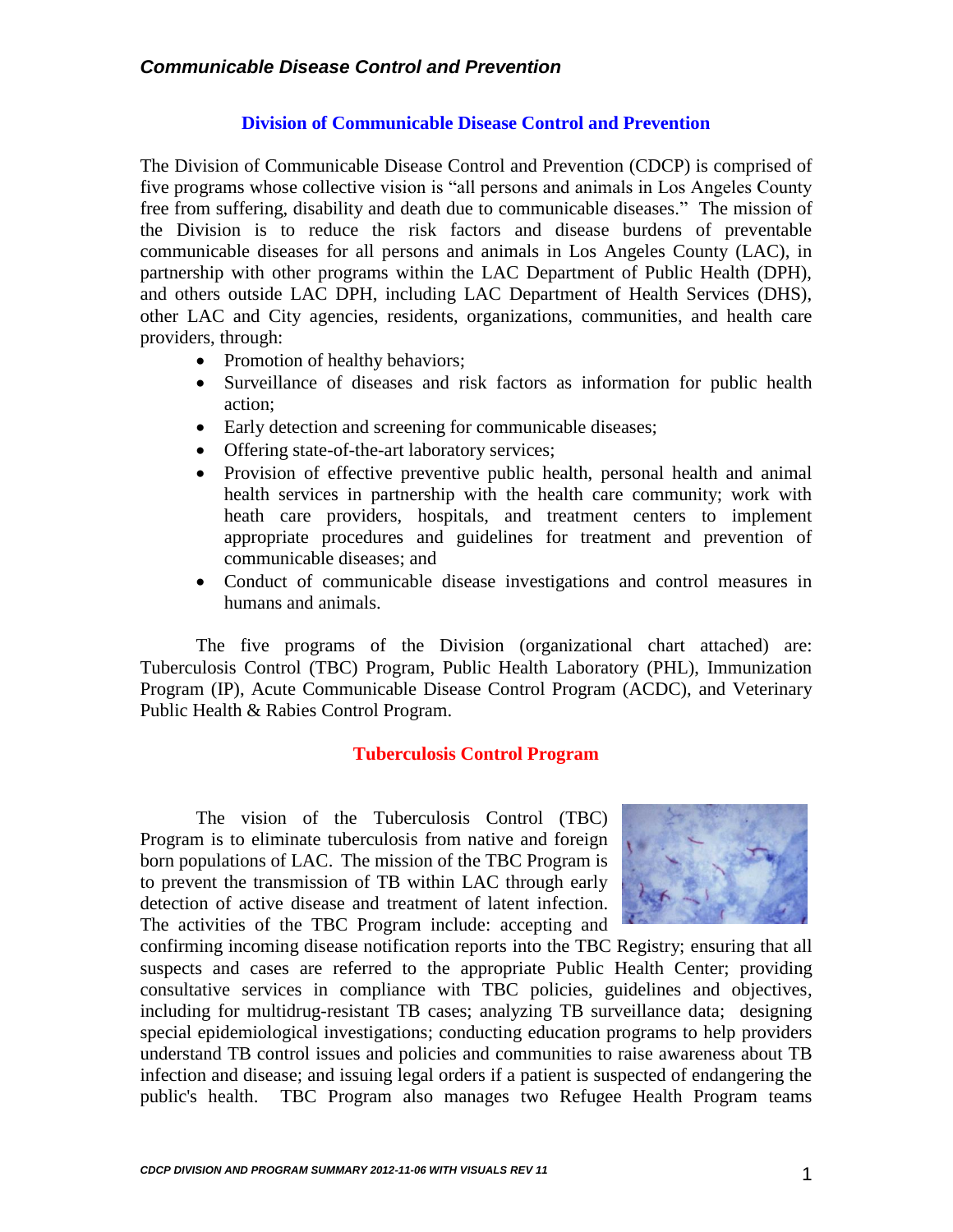#### *Communicable Disease Control and Prevention*

providing general health screenings, TB testing, immunizations, medical referrals for all refugees entering LAC, including ensuring follow-up of all immigrants entering LAC who are diagnosed with TB disease prior to entering the United States.

#### **Public Health Laboratory**



The vision of the Public Health Laboratory (PHL) is to be recognized nationally as a premier public health laboratory. The mission of the PHL is to improve and protect public health through the provision of information from timely, cost-effective, and

sophisticated testing. The PHL is a specially licensed laboratory responsible for supporting all disease control and environmental health activities within Public Health programs and services. The PHL supports epidemiologic investigations and programs to prevent and control infectious disease and pollution of air, water, and food. The PHL provides laboratory services for county Public Health and personal health centers, County hospitals, County environmental management and veterinary units, and private providers.

#### **Immunization Program**



The vision of the Immunization Program (IP) is Healthy children and adults, free of vaccine-preventable diseases. The mission of IP is to improve immunization coverage levels and prevent the occurrence of vaccinepreventable diseases. Many of the activities are specifically directed toward communities with children at high risk of under-immunization. The IP partners with non-profit organizations to provide outreach and

immunization services in areas with large numbers of unimmunized and underimmunized children providing consultation on vaccine management, storage, and handling issues for LAC Public Health and personal health clinics, community "non-profit" clinics, schools, and universities. The IP also is responsible for the surveillance, outbreak investigation and control of vaccine-preventable diseases. Finally IP provides professional education and training on all immunization related issues and promotes enrollment of immunization providers into the regional immunization registry, know as LINK.

#### **Acute Communicable Disease Control Program**

The vision of the Acute Communicable Disease Control (ACDC) Program is to keep LAC residents free of preventable communicable disease and be prepared to meet the challenge of emerging diseases. The ACDC's mission is



to reduce the incidence of communicable disease (other than TB, STDs, and HIV/AIDS) in LAC utilizing the tools of surveillance, outbreak response, education, and preparedness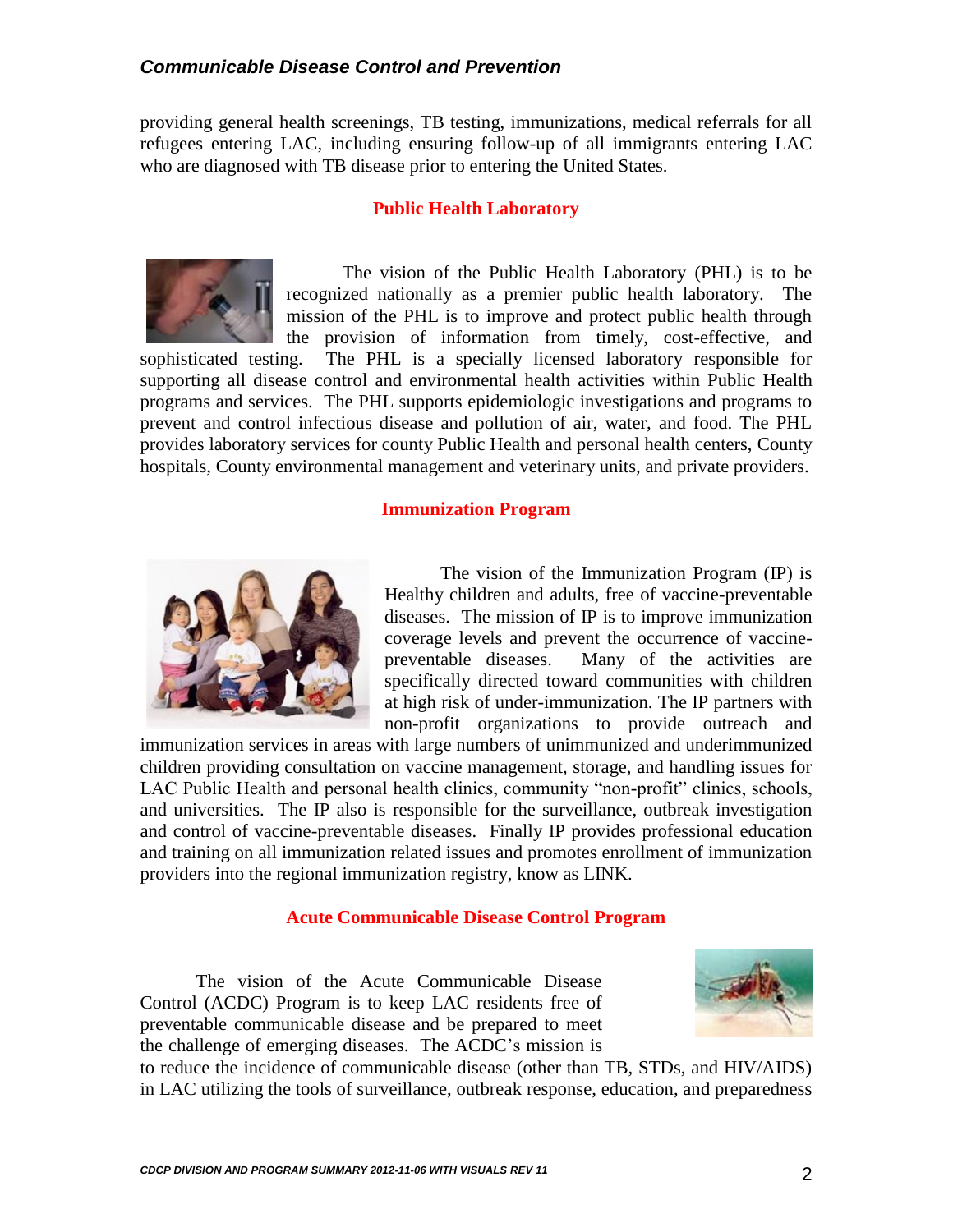#### *Communicable Disease Control and Prevention*

activities. The ACDC Program conducts surveillance, investigates disease outbreaks and makes recommendations for control measures for over 80 diseases and disease syndromes; recommends policies and procedures for DPH activities related to acute infectious and communicable diseases; interprets and enforces State and federal laws and regulations; interfaces with other local (cities, universities), state, national, and federal agencies; collaborates with programs concerned with public health; participates in state, national and international forums; supports the community by providing consultation and professional education for medical providers in the community; assists in training resident physicians and other healthcare professionals; and proactively addresses public concern by educating and addressing inquiries of the news media on acute communicable diseases.

#### **Veterinary Public Health & Rabies Control**

The vision of Veterinary Public Health & Rabies Control (VPHRC) Program is the residents of LAC are protected from zoonoses and animals are free of reportable animal diseases. The mission of the VPHRC Program is to protect the health and wellbeing of the residents of LAC by surveillance and control of zoonoses and all reportable animal diseases which affect animals of commercial importance, and to enforce applicable laws and



ordinances. The activities of the VPHRC Program include: enforce County and state rabies control mandates (animal bites are required by local and state law to be investigated by the health officer); develop policies that affect VPHRC; disease surveillance of animals (recognizing that animals can serve as sentinels for disease that may affect humans); and educate professional students, clinicians, animal control personnel and the public.